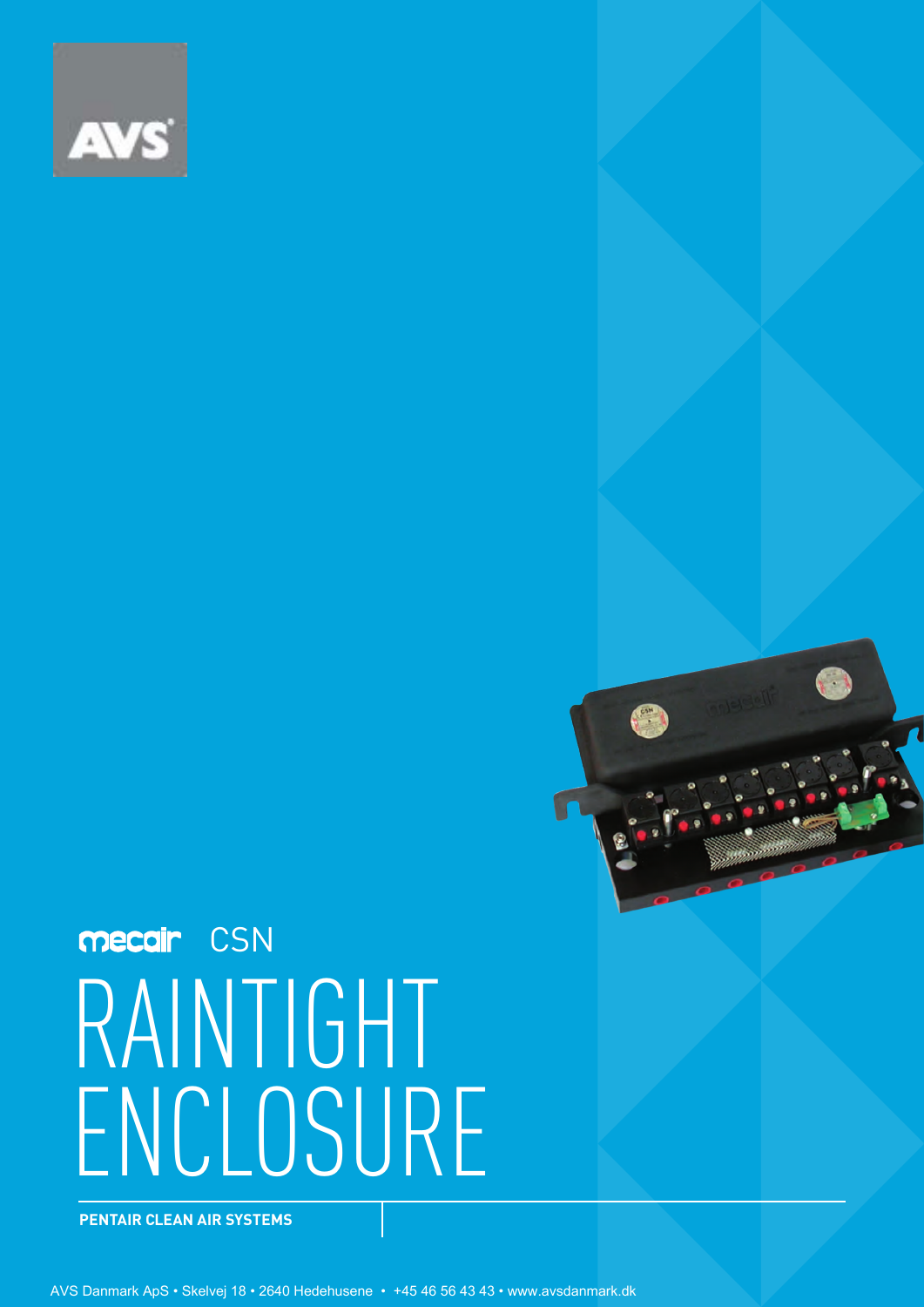### **MECAIR RAINTIGHT ENCLOSURE CSN**



| <b>GENERAL CHARACTERISTICS</b> |                                                         |
|--------------------------------|---------------------------------------------------------|
| Operating temperature          | $-20^{\circ}$ C/+60 $^{\circ}$ C                        |
| Weight                         | $CSN 5 - 3.5 kq$<br>$CSN 8 - 5 kq$<br>$CSN$ 12 – 7 $kg$ |

| <b>CONSTRUCTION FEATURES - ENCLOSURE</b> |                               |  |
|------------------------------------------|-------------------------------|--|
| Cover                                    | Diecast aluminium (anodised)  |  |
| Base                                     | Extruded aluminium (anodised) |  |
| Plunger                                  | Stainless steel               |  |
| Spring                                   | Stainless steel               |  |
| Gaskets                                  | <b>NBR</b>                    |  |
|                                          |                               |  |

#### **DESCRIPTION**

The CSN waterproof enclosure is designed for the piloting of diaphragm valves type VEM, and is available in the following models:

• CSN 5: from 1 to 5 solenoid pilots

- CSN 8: from 6 to 8 solenoid pilots
- CSN 12: from 9 to 12 solenoid pilots

The CSN enclosure is IP67 approved. Each solenoid pilot, energised in sequence, commands a corresponding VEM type diaphragm valve, by way of O.D. 8 mm pneumatic tube being less than 2 metres in length. The CSN enclosures are supplied complete with fixing brackets. The common terminal is pre-wired. The CSN solenoid base is manufactured from extruded aluminium, while the cover is in diecast aluminium, both anodised' for protection against aggressive agents. The CSN enclosure features a common exhaust port, located on the underside of the unit. The exhaust is open to the atmosphere and can be piped or muted with a silencer. For low-temperature applications, enclosures are available with a thermostatically controlled heating device model "GRT" that keeps the internal temperature at +4°C.

The GRT is available in two models:

- GRT 70: for CSN 5
- GRT 120: for CSN 8 and CSN 12.

The CSN Enclosure conforms to ATEX II 3D Extc IIIC T100°C DC IP67.

| <b>ELECTRICAL CHARACTERISTICS</b> |                                                                                     |
|-----------------------------------|-------------------------------------------------------------------------------------|
| Coil insulation                   | Class H                                                                             |
| Electrical connection             | 3/4" female Gas                                                                     |
| Electrical protection             | IP67, CENELEC Certificate<br>GR-93 / 032409                                         |
| Voltage and frequency             | AC: 50/60 Hz: 24/110/220 V<br>DC: 24/110V                                           |
| Pneumatic connections             | To VEM 1/4" valve female Gas<br>Common exhaust<br>No. 2 connections 3/8" female Gas |

#### **HOW TO ORDER**

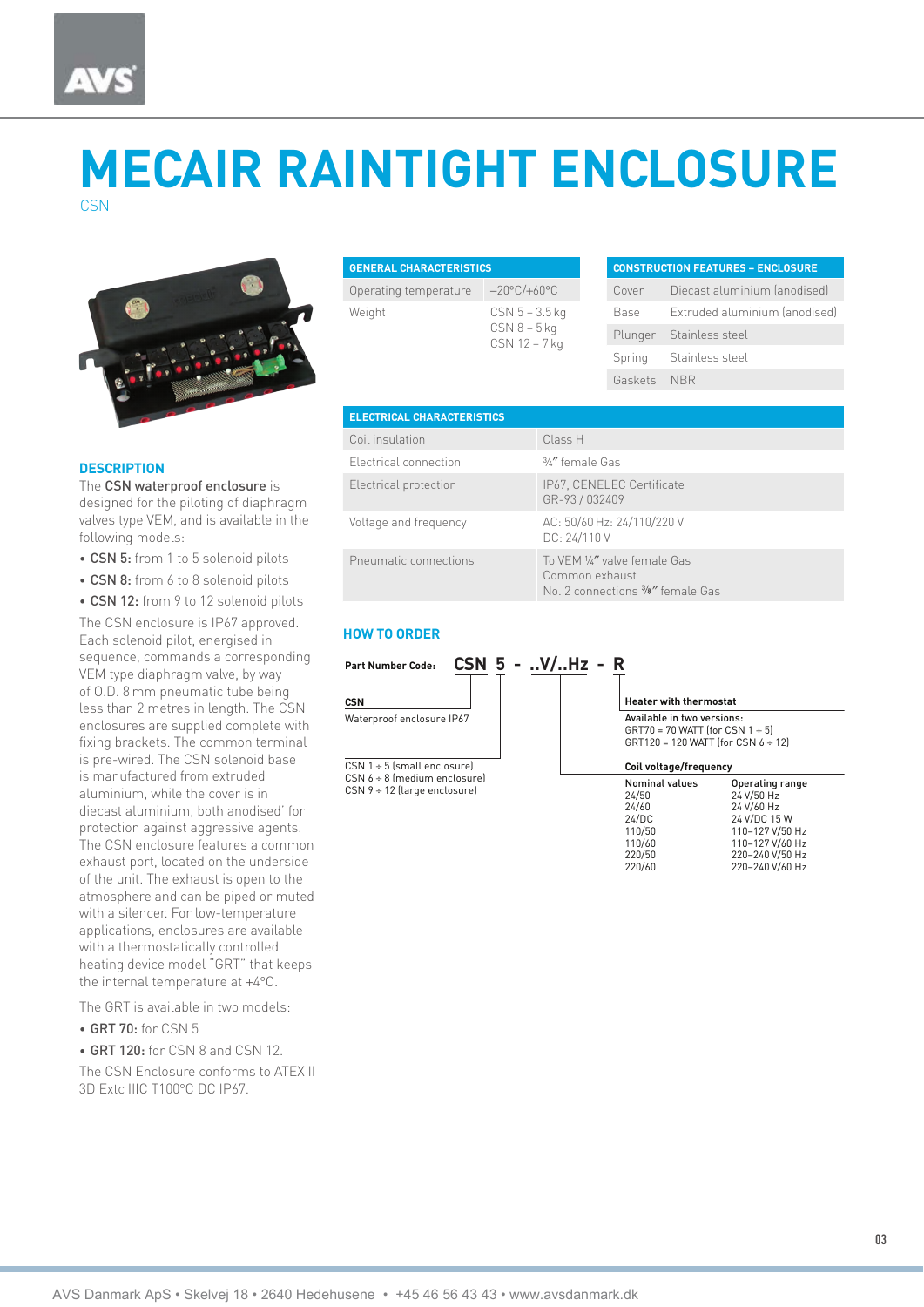## **AVS**

## **MECAIR RAINTIGHT ENCLOSURE CSN**

#### **DIMENSIONS (mm)**

CSN 5



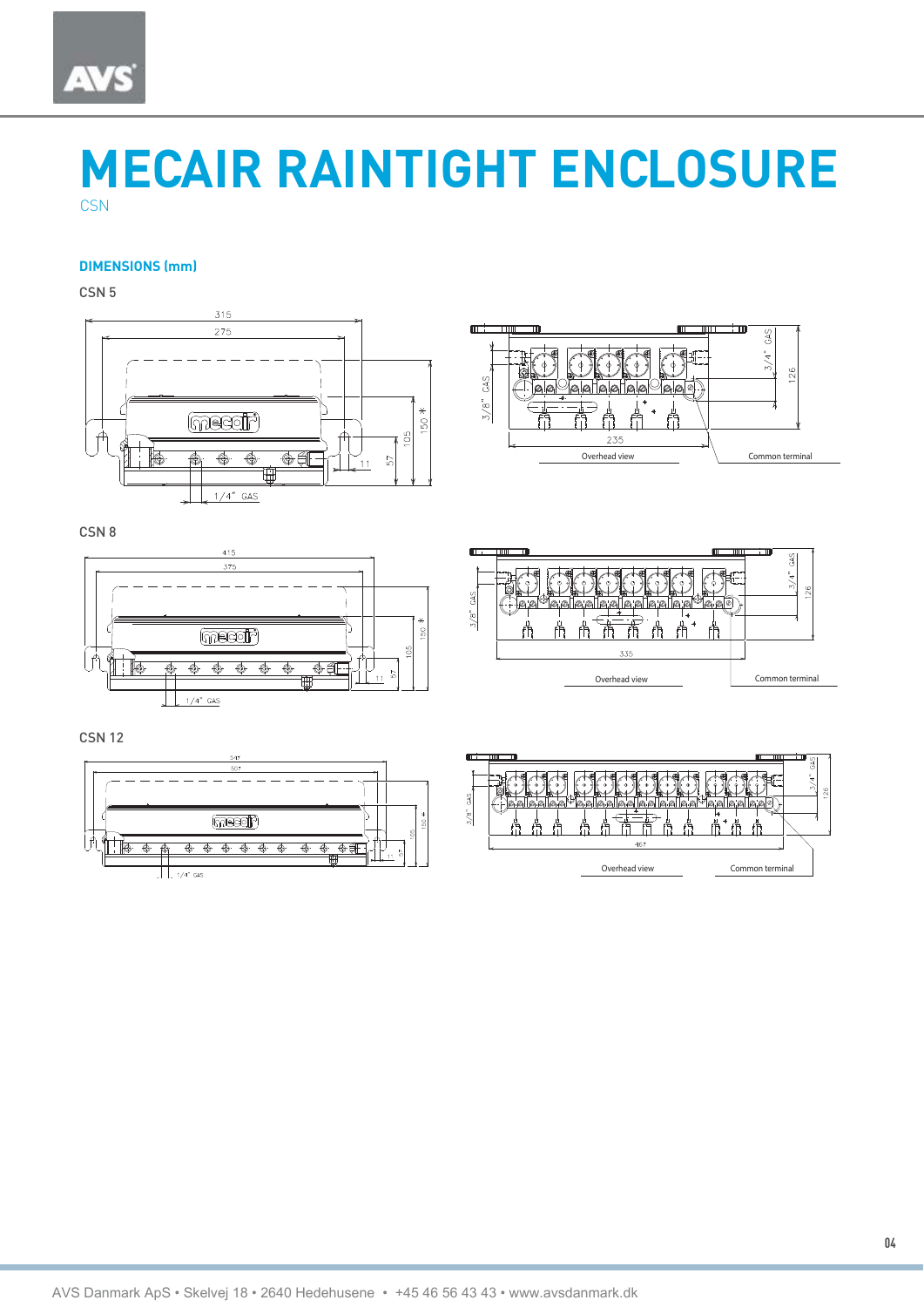### **MECAIR RAINTIGHT ENCLOSURE CSN**

### **SPARE PARTS**

CSN 5 – CSN 8 – CSN 12



| POS.     | <b>DESCRIPTION</b>                                 | <b>CODE</b>             |
|----------|----------------------------------------------------|-------------------------|
| $1(2+3)$ | Pilot group complete with plunger, spring and coil | KIT SB2N - $\ldots$ (*) |
|          | Solenoid coil [*]                                  | KIT SB2 - $\ldots$ (*)  |
|          | Plunger with spring                                | KIT ESL 28              |
|          | Heater + thermostat for CSN 1-2-3-4-5              | KIT GRT 70 - 220 V      |
|          | Heater + thermostat for CSN 6-7-8-9-10-11-12       | KIT GRT 120 - 220 V     |

(\*) Specify voltage, frequency (or DC).

**RECOMMENDED SPARE PARTS**

#### For start-up:

≥ 5% of supply (min. 1 piece):

• pilot group (1), complete with plunger, spring and coil.

For first 2 years of service:

≥ 10% of supply (min. 2 pieces):

• pilot group (1), complete with plunger, spring and coil.